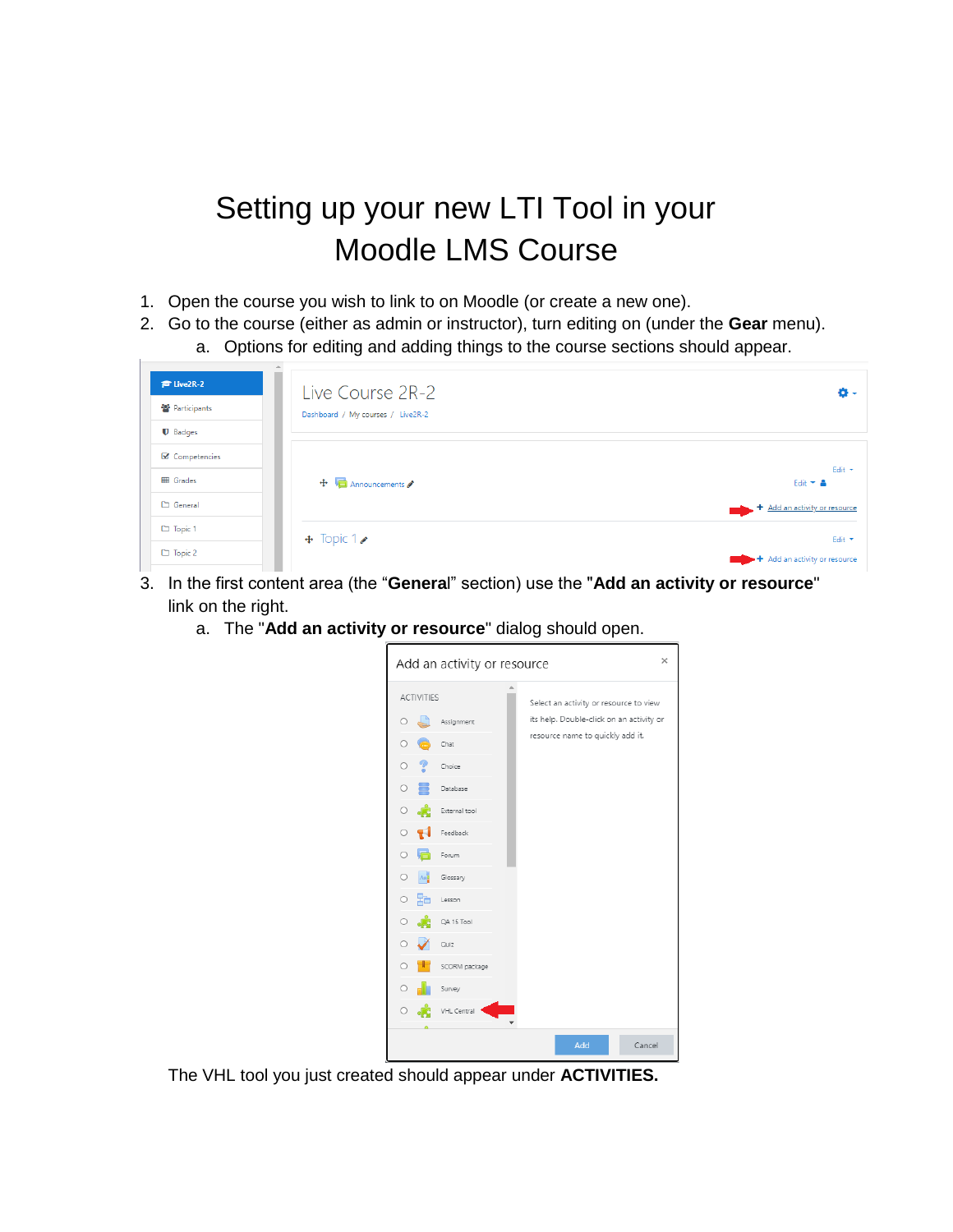| $\overline{\phantom{a}}$ General |                                            |  |
|----------------------------------|--------------------------------------------|--|
| Activity name                    | Ω<br>VHL Central                           |  |
|                                  | Select content                             |  |
| Show more                        |                                            |  |
| $\blacktriangleright$ Privacy    |                                            |  |
|                                  | Share launcher's name with the tool        |  |
|                                  | Share launcher's email with the tool       |  |
|                                  | $\Box$ Accept grades from the tool $\odot$ |  |
| Common module settings           |                                            |  |
| Restrict access                  |                                            |  |
| Activity completion              |                                            |  |
| $\triangleright$ Tags            |                                            |  |
| Competencies                     |                                            |  |
|                                  |                                            |  |

4. Select the tool and click Add. The "**Adding a new External tool**" form will open.

a. Enter an "Activity name" for the tool and expand the "Privacy" section of the form and uncheck the "Accept grades from the tool" option. Then click "Save and return to course."

You will be returned to the Course content area and see a link for the **VHL Central** Tool.

| $\approx$ Live2R-2<br><sup>2</sup> Participants                      | Live Course 2R-2<br>Dashboard / My courses / Live2R-2 | o.              |
|----------------------------------------------------------------------|-------------------------------------------------------|-----------------|
| $\blacksquare$ Badges<br>$\boxtimes$ Competencies<br><b>田</b> Grades | Announcements                                         |                 |
| $\Box$ General                                                       | <b>C</b> VHL Central                                  | $\triangledown$ |
| $\Box$ Topic 1<br>$\Box$ Topic 2                                     | Topic 1                                               |                 |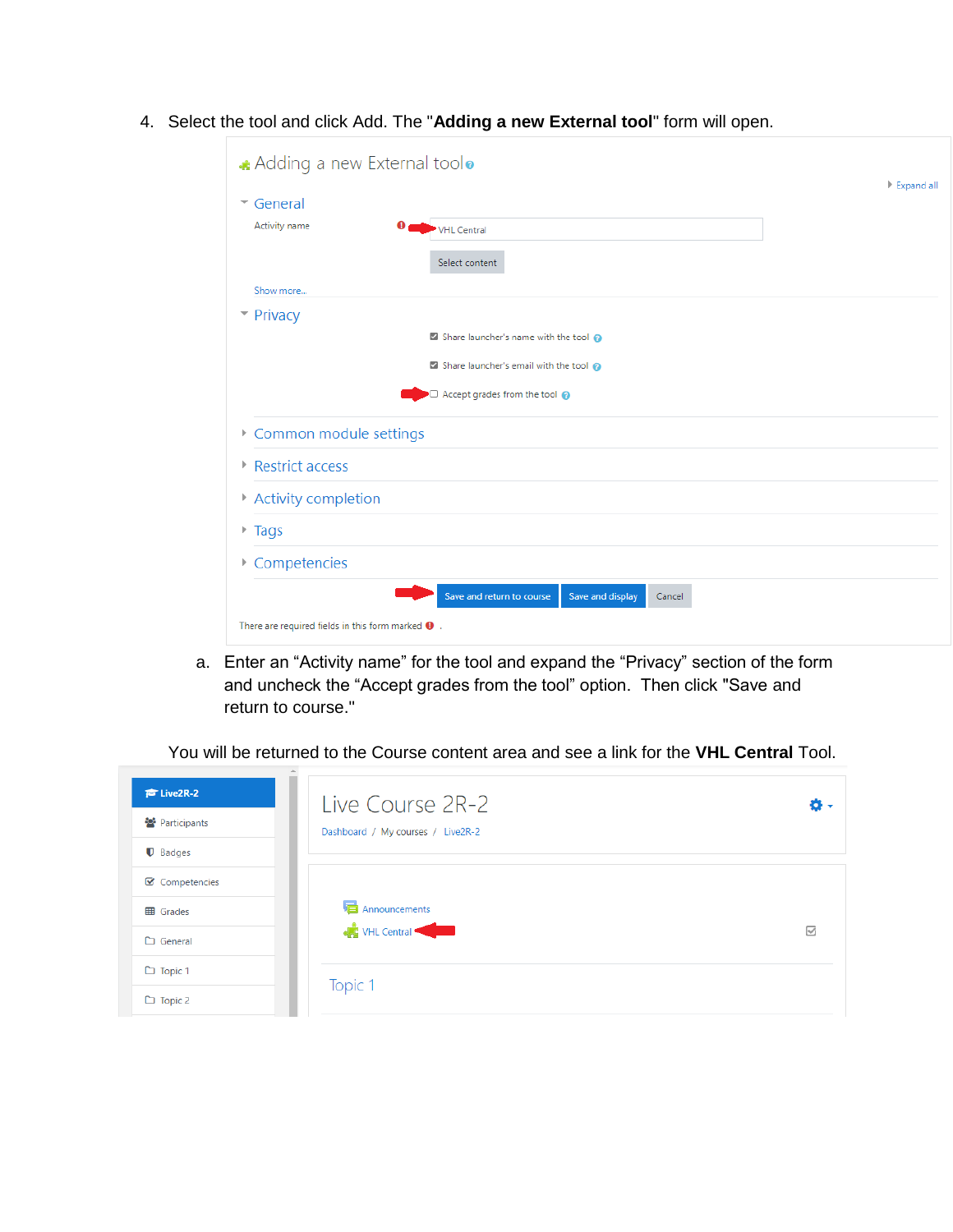5. Select the VHL tool icon from the course section. A VHL login page will be displayed the first time you link to VHL.

| Please log in to associate your VHL account with<br>your LMS account.<br>You will only need to do this once.<br>USERNAME OR EMAIL ADDRESS<br>PASSWORD<br>LOG IN<br>Forgot your password?<br>Don't have an account?<br>Contact your Modern Language Specialist to get | log in |  |
|----------------------------------------------------------------------------------------------------------------------------------------------------------------------------------------------------------------------------------------------------------------------|--------|--|
|                                                                                                                                                                                                                                                                      |        |  |
|                                                                                                                                                                                                                                                                      |        |  |
|                                                                                                                                                                                                                                                                      |        |  |
|                                                                                                                                                                                                                                                                      |        |  |
|                                                                                                                                                                                                                                                                      |        |  |
|                                                                                                                                                                                                                                                                      |        |  |
|                                                                                                                                                                                                                                                                      |        |  |
|                                                                                                                                                                                                                                                                      |        |  |
|                                                                                                                                                                                                                                                                      |        |  |
|                                                                                                                                                                                                                                                                      |        |  |
| set up!                                                                                                                                                                                                                                                              |        |  |

6. Enter your VHL credentials. *If you do not already have a VHL instructor account contact your Sales Representative to get one created for you. If you are not sure who your Sales Rep is you can look your rep up using the link below:*

ш

*https://vistahigherlearning.com/about-us/our-team/teamlist?team=ModernLanguageSpecialists*

## Using the LTI Tool to link and synchronize your course

1. After logging in the instructor (as described above) you're directed to the **Course Connector** page, which will list what current VHL course sections are available for linking.

> *If the desired course section does not exist yet, you will be directed to the VHLCentral page to create it, and then re-enter VHL using the VHL tool.*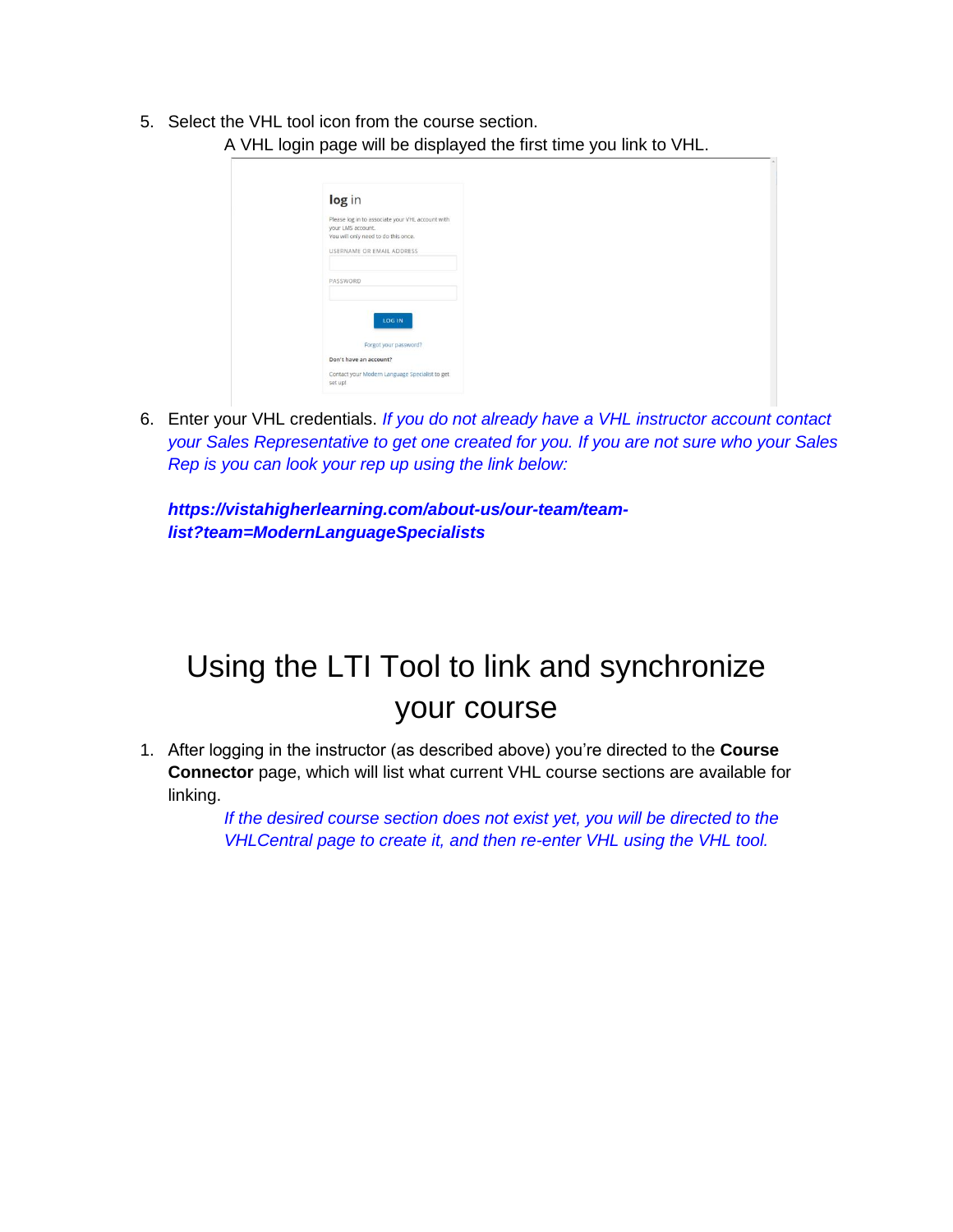| <b>Course Connector</b>                     |                                                                    |                                                                                                                                |
|---------------------------------------------|--------------------------------------------------------------------|--------------------------------------------------------------------------------------------------------------------------------|
|                                             | To link this context with VHL, select the appropriate section.     |                                                                                                                                |
| Don't see the section you're looking for? ∧ |                                                                    |                                                                                                                                |
|                                             | need within your VHL program before initiating this process again. | This page only shows courses and sections that you have already created within VHLcentral. Create the courses and sections you |
| School:<br><b>VHL Moodle College</b>        |                                                                    | Course/Section:<br>LiveC3R-1<br>Live Course 3R-1                                                                               |
| <b>VHL Moodle College</b>                   |                                                                    |                                                                                                                                |
| <b>Portales</b>                             | <b>Portales</b>                                                    |                                                                                                                                |
|                                             | <b>VHL Section</b>                                                 | Linked?                                                                                                                        |
|                                             | <b>VHL Course 9</b>                                                |                                                                                                                                |
|                                             | VHL-M-Section1<br>Jul 01, 2020 - Oct 23, 2020                      | Not linked                                                                                                                     |
|                                             |                                                                    |                                                                                                                                |
|                                             |                                                                    | <b>LINK THIS SECTION</b>                                                                                                       |

2. On the **Course Connector** page select the desired course section and click Submit. The course will be successfully linked and you will see a "**Set up Grade Sync**" link for Syncing the course grades.

|                             |                                               | Successfully linked VHL-M-Section1 to Live Course 3R-1.                                                                    | ×                            |
|-----------------------------|-----------------------------------------------|----------------------------------------------------------------------------------------------------------------------------|------------------------------|
| <b>Partner Link Summary</b> |                                               |                                                                                                                            |                              |
|                             |                                               | Below are single sign-on links between your courses on VHL and those on your LMS. You may unlink here.                     |                              |
|                             |                                               | Now that your course is connected, you can optionally Set up Grade Sync between your VHL Gradebook and your LMS gradebook. |                              |
| <b>VHL Moodle College</b>   |                                               |                                                                                                                            |                              |
| ortales                     | <b>Portales</b>                               |                                                                                                                            |                              |
|                             | <b>VHL Section</b>                            | Linked?                                                                                                                    |                              |
|                             | <b>VHL Course 9</b>                           |                                                                                                                            |                              |
|                             | VHL-M-Section1<br>Jul 01, 2020 - Oct 23, 2020 | <b>Linked to Moodle</b><br>Context Name: Live Course 3R-1                                                                  | Unlink                       |
|                             |                                               |                                                                                                                            |                              |
|                             |                                               |                                                                                                                            | <b>RETURN TO VHL CENTRAL</b> |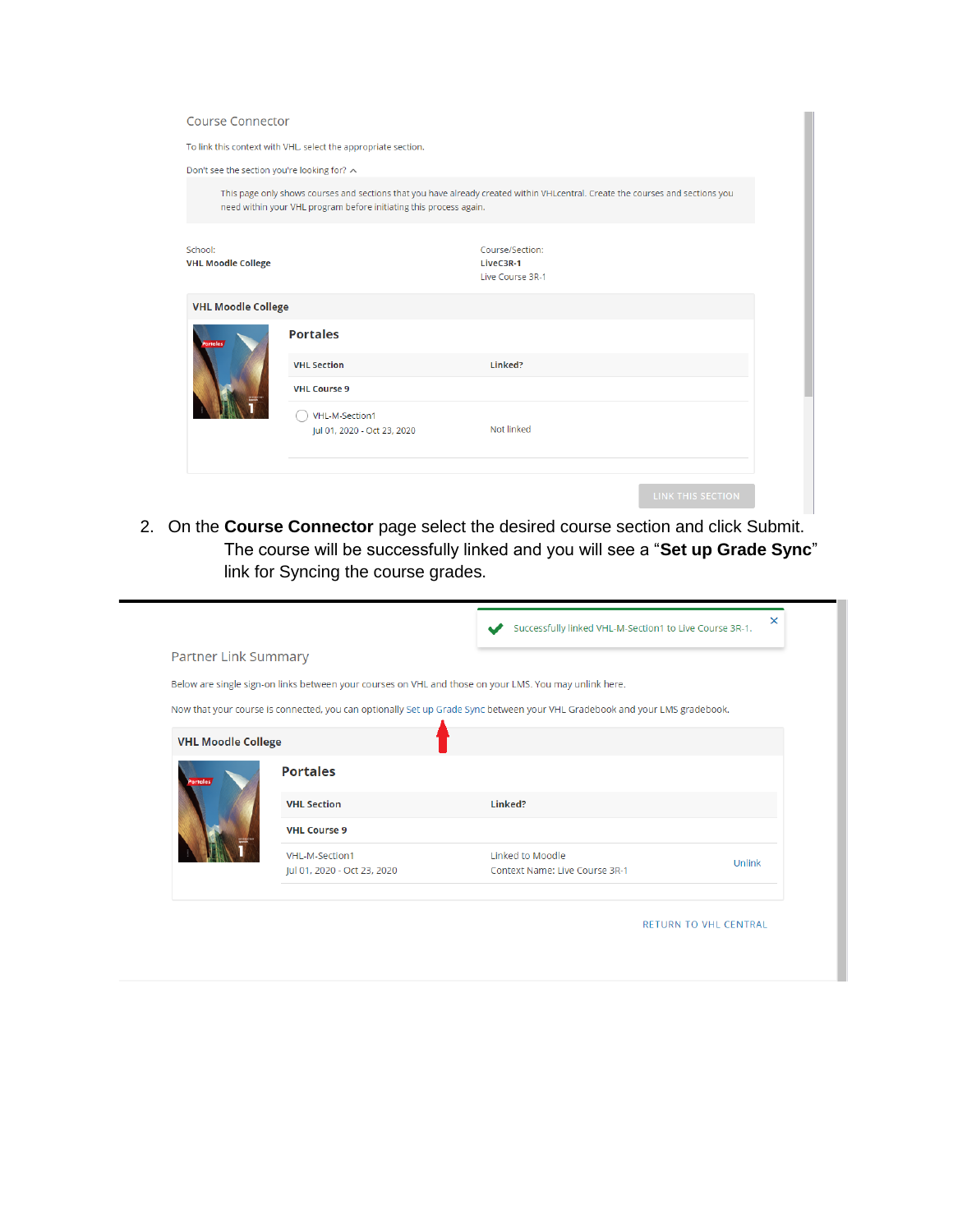3. If the instructor wishes VHL grades to appear in the Moodle gradebook, they should use this link. You will be directed to the VHL gradebook for the VHL section and an LMS Sync dialog will open with an **EDIT SETTINGS** option.

| <b>VHL Central</b>                                                                                      |                                                                                           |                           |                | Roger Payne Chat © Contrast © Help C Logout                                                     |
|---------------------------------------------------------------------------------------------------------|-------------------------------------------------------------------------------------------|---------------------------|----------------|-------------------------------------------------------------------------------------------------|
| <b>Portales 1</b>                                                                                       |                                                                                           | <b>Courses</b><br>Content | Calendar       | VHL Course 9 VHL-M-Section1 ↓<br>Grades<br>Communication                                        |
| Gradebook<br><b>SCORES</b><br><b>ROS</b><br><b>VIEW BY</b><br>All Lessons<br>ALL CATEGOF<br>Lesson<br>۰ | <b>LMS Sync</b>                                                                           | $\times$                  | <b>GEXPORT</b> | Need help? Chat with an agent.<br><b>P.N.</b><br><b>LMS SYNC</b><br>$\mathbf{L}$ , $\mathbf{A}$ |
|                                                                                                         | <b>Current Settings</b>                                                                   | <b>EDIT SETTINGS</b>      |                |                                                                                                 |
|                                                                                                         | <b>SYNC STATUS</b>                                                                        |                           |                |                                                                                                 |
| © 2020 VISTA Higher Learning, Inc.                                                                      | <b>Disabled</b><br><b>COLUMNS TO SYNC</b><br>Cumulative<br><b>LAST SYNC</b><br>Not Synced |                           |                | TERMS OF USE PRIVACY POLICY                                                                     |
|                                                                                                         |                                                                                           |                           |                |                                                                                                 |

- a. You may enable syncing and choose what columns (**Cumulative, Lessons, Weeks** or **Category**) you wish to appear in your Moodle gradebook.
- b. Click EDIT SETTINGS the Edit Settings dialog opens.

| <b>LMS Sync</b>                                 |  |
|-------------------------------------------------|--|
| <b>Edit Settings</b>                            |  |
| <b>SYNC STATUS</b><br>(C) Enabled (C) Disabled  |  |
| <b>COLUMNS TO SYNC</b><br>Cumulative<br>Elesson |  |
| Week                                            |  |
| Category                                        |  |
| <b>SAVE</b><br>CANCEL                           |  |

c. Select "Enabled" for SYNC STATUS.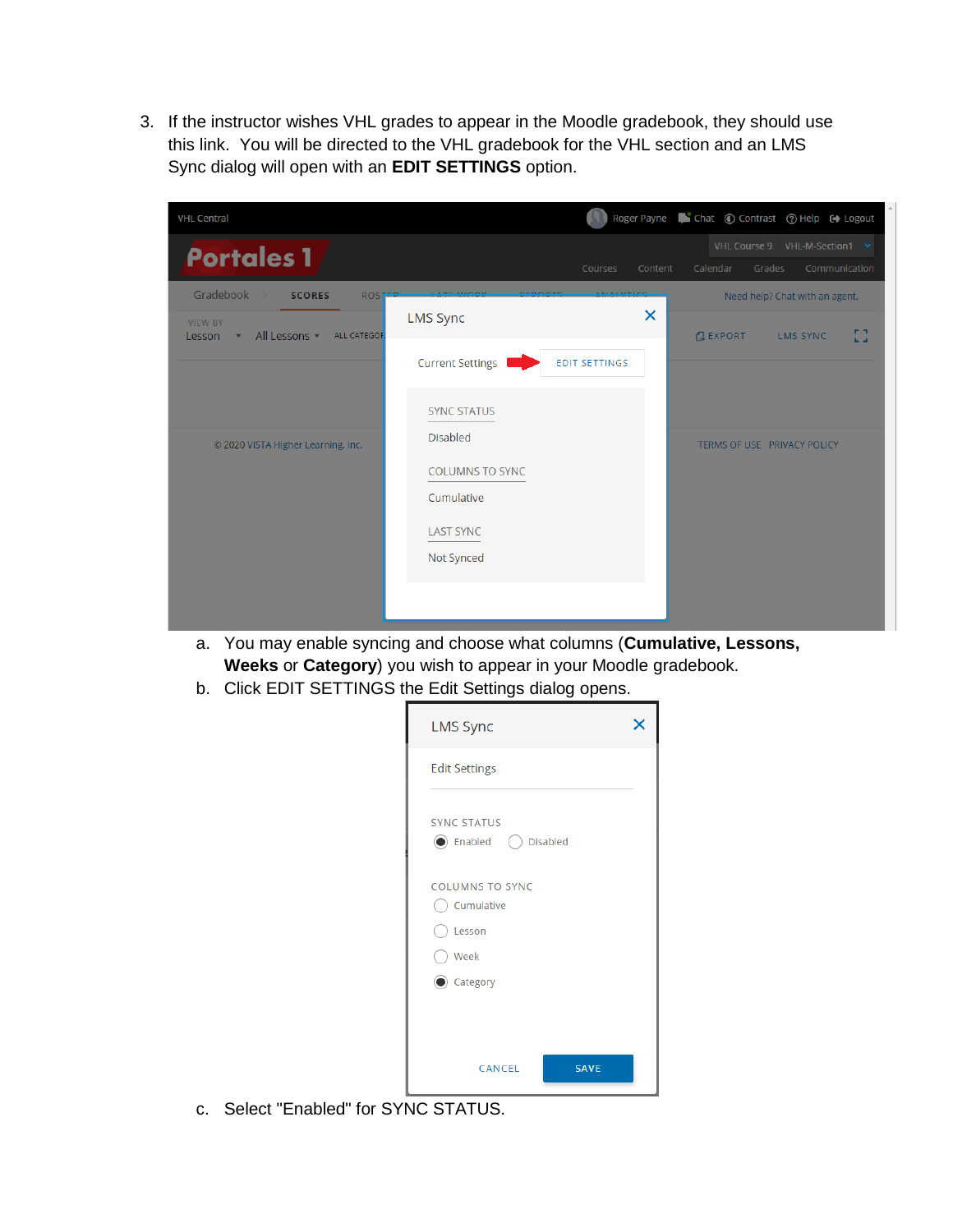d. Select the COLUMNS TO SYNC and then click SAVE. The VHL course section grades will be synced periodically. The instructor can also use the SYNC NOW button to immediately sync grades. NOTE: Each column grade will appear in the LMS with a score that is based upon a maximum of 100 points.

*NOTE: If for some reason you do not see the "Set up Grade Sync" link or want to adjust the Gradebook sync after leaving the Course Connector page, You may always go directly to the VHLGradebook Scores tab and use the LMS SYNC button there (in the upper right) to access to LMS Sync dialog.*

|           |                                                                                  | Roger Payne Chat © Contrast © Help C Logout |   |                                          |        |                 |               |                                          |
|-----------|----------------------------------------------------------------------------------|---------------------------------------------|---|------------------------------------------|--------|-----------------|---------------|------------------------------------------|
|           |                                                                                  |                                             |   | VHL Course 9 VHL-M-Section1 <del>∨</del> |        |                 |               |                                          |
| <b>is</b> | <b>LMS Sync</b>                                                                  |                                             | × | ndar i<br><b>TICS</b>                    | Grades |                 | Communication | Need help? Chat with an $ag \rightarrow$ |
| Al        | <b>Current Settings</b>                                                          | <b>EDIT SETTINGS</b>                        |   | EXPORT                                   |        | <b>LMS SYNC</b> |               | ь а                                      |
|           | <b>SYNC STATUS</b><br>Enabled                                                    |                                             |   |                                          |        |                 |               |                                          |
| ig, In    | <b>COLUMNS TO SYNC</b><br>Cumulative<br><b>LAST SYNC</b><br>7/19/2020, 2:48 PM ↓ |                                             |   | TERMS OF USE PRIVACY POLICY              |        |                 |               |                                          |
|           |                                                                                  | <b>SYNC NOW</b>                             |   |                                          |        |                 |               |                                          |

**NOTE: Students will need to link their Moodle account to their VHL account by using either the VHL Central tool link (as described on page 2) or one of the deep links the instructor has created (see below) to login just once to VHL before their work can be synchronized with the instructor gradebook. After that, students can open VHL directly if they do not want to go through Moodle. We recommend giving the students the "Student workflow for LTI-Advantage:" document to help explain this procedure to them.**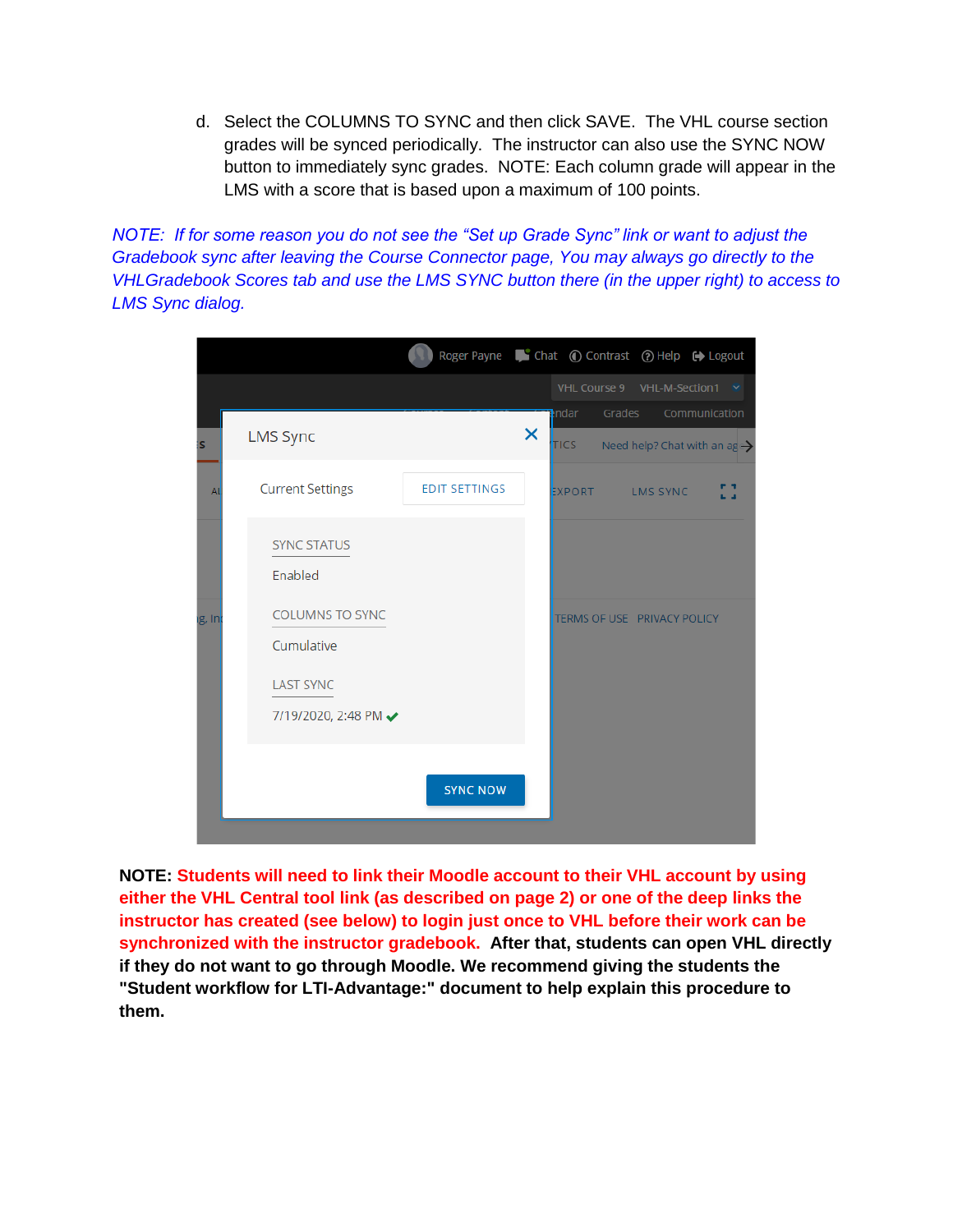**If a student has not yet linked their Moodle account to their VHL account, a notification icon, which is a red circle with a slash, will appear by their name in the VHL gradebook. If you hover a mouse over the icon a message displays explaining this situation.**

| <b>VHL Central</b>                       |                                             |               |                  |                |                                                                                                                                |
|------------------------------------------|---------------------------------------------|---------------|------------------|----------------|--------------------------------------------------------------------------------------------------------------------------------|
| <b>Portales 1</b>                        |                                             |               |                  |                |                                                                                                                                |
| Gradebook >                              | <b>SCORES</b>                               | <b>ROSTER</b> | <b>LATE WORK</b> | <b>REPORTS</b> | <b>ANALYTICS</b>                                                                                                               |
| <b>VIEW BY</b><br>Lesson<br>$\mathbf{v}$ | All Lessons v ALL CATEGORIES v PERCENTAGE v |               |                  |                |                                                                                                                                |
| <b>Student</b>                           | <b>Cumulative Grade</b>                     | Lección 1     | Lección 2        |                |                                                                                                                                |
| Braun, Nolan<br>ര                        | 46.7%                                       | 24.0%         | 75.0%            |                |                                                                                                                                |
|                                          |                                             |               |                  |                | Grades for this student will not sync to LMS because they have not yet linked their LMS account with their VHLCentral account. |
| Graham, Virgie                           | 57.2%                                       | 69.7%         | 41.7%            |                |                                                                                                                                |
|                                          |                                             |               |                  |                |                                                                                                                                |

## Deep Linking VHL Content:

1. As an instructor, open a course, make sure editing is turned on and go to the General area or one of the Topic areas of the course and select the "Add an activity or resource" link on the right. The "Add an activity or resource" dialog should open.



2. Select the VHL tool and click Add. The "Adding a new External tool" form should open. Under the Activity name field should be a **Select content** button.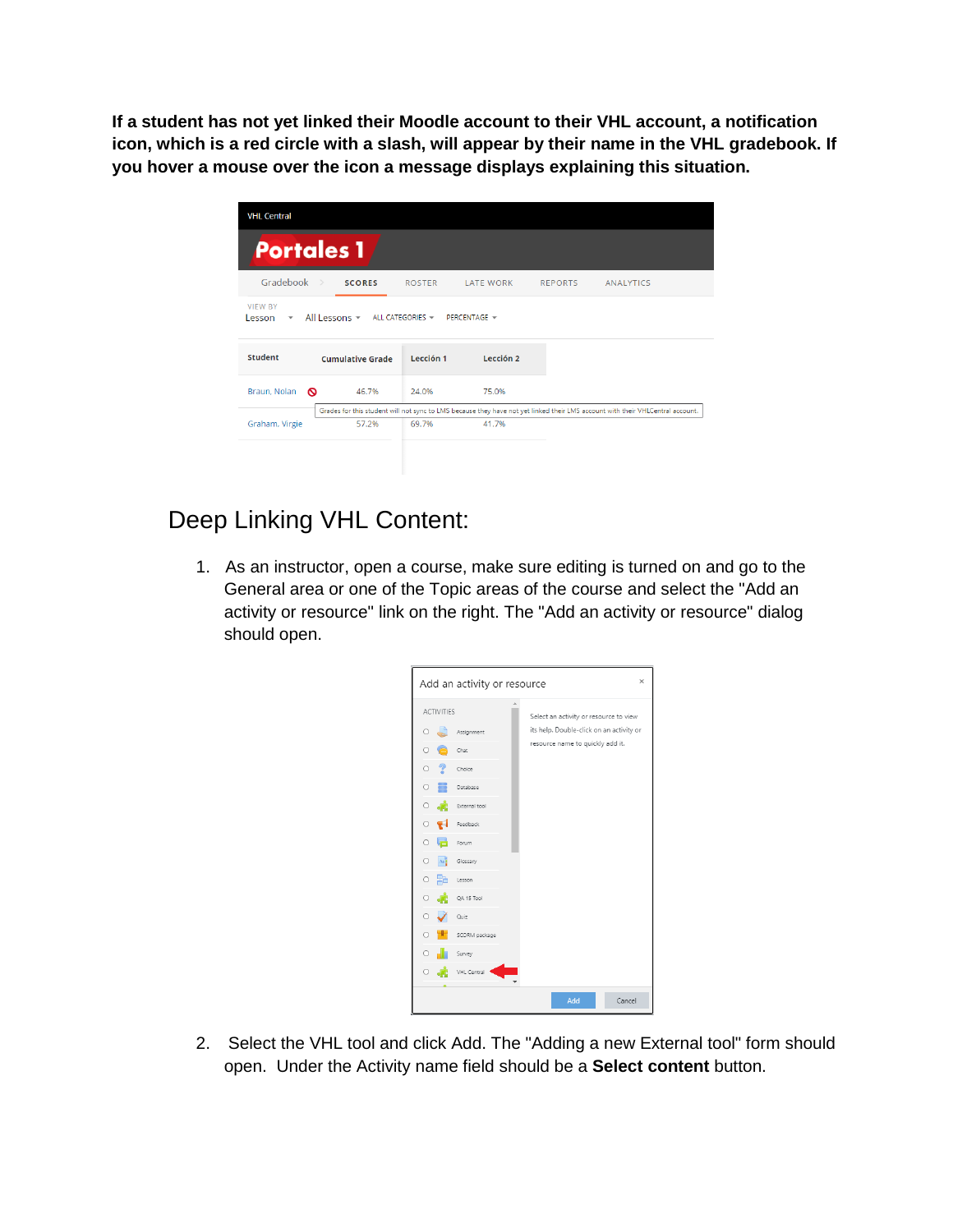| Adding a new External toolo | Expand all |
|-----------------------------|------------|
| ▼ General                   |            |
| $\bf{o}$<br>Activity name   |            |
| Select content              |            |
| Show more                   |            |
| Privacy                     |            |
| ▶ Grade                     |            |

3. Use the **Select content** button and a dialog should open with 4 linking options: 1) **LINK TO CURRENT ASSIGNMENTS** - links to the student dashboard. 2) **LINK TO A SPECIFIC ACTIVITY** 3) **LINK TO A SPECIFIC ASSESSMENT**

## 4) **LINK TO VHL CENTRAL HOME**

| <b>Current Assignments</b>         |                                                                                                                                                                                                               |
|------------------------------------|---------------------------------------------------------------------------------------------------------------------------------------------------------------------------------------------------------------|
| based on the current date.         | Create a link to the student dashboard, which provides easy access to upcoming assigned work. You<br>can add this same link into multiple locations of your course, and it will always show the work relevant |
| <b>LINK TO CURRENT ASSIGNMENTS</b> |                                                                                                                                                                                                               |
| <b>Specific Activity</b>           |                                                                                                                                                                                                               |
| specific high-value quiz or exam.  | Choose a single activity to embed into your course. e.g. a video or other presentational material, or                                                                                                         |
| LINK TO A SPECIFIC ACTIVITY        | LINK TO A SPECIFIC ASSESSMENT                                                                                                                                                                                 |
| <b>VHLCentral Home</b>             |                                                                                                                                                                                                               |
| Home page.                         | Create a link that both instructors and students can use to automatically log in to their account's VHL                                                                                                       |
|                                    |                                                                                                                                                                                                               |

a. To link to the student dashboard choose LINK TO CURRENT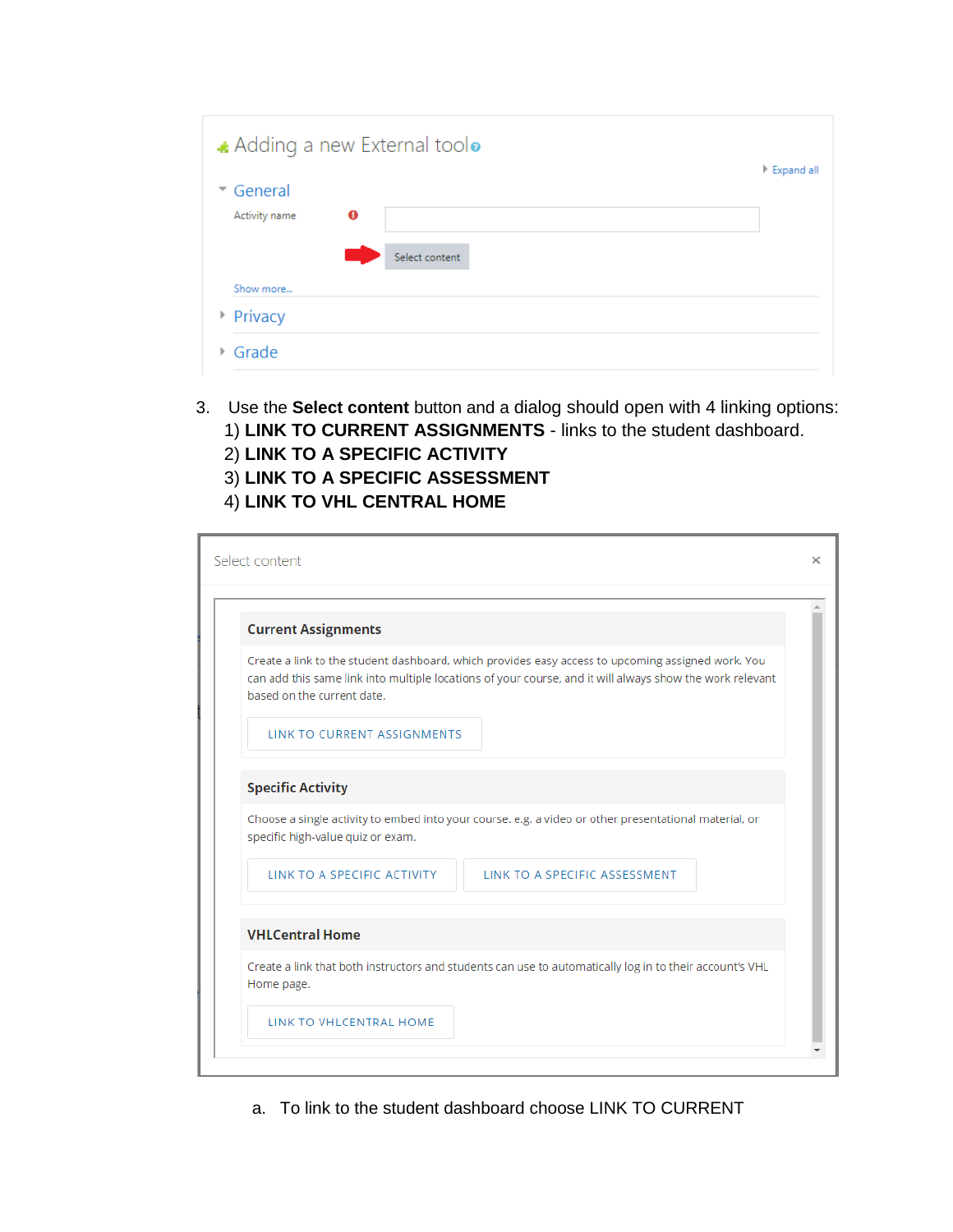ASSIGNMENTS. You should be returned to the "Adding a new External tool" form and "Current Assignments" should have been automatically entered into the Activity name field.

| Successfully fetched tool configuration from the selected content.<br>$\times$ |                                                         |            |
|--------------------------------------------------------------------------------|---------------------------------------------------------|------------|
| Adding a new External toolo                                                    |                                                         |            |
| General<br>$\overline{\phantom{0}}$                                            |                                                         | Expand all |
| Activity name<br>$\bullet$                                                     | <b>Current Assignments</b>                              |            |
|                                                                                | Select content                                          |            |
| Show more                                                                      |                                                         |            |
| ▶ Privacy                                                                      |                                                         |            |
| Common module settings<br>Þ                                                    |                                                         |            |
| ▶ Restrict access                                                              |                                                         |            |
| Activity completion                                                            |                                                         |            |
| Tags                                                                           |                                                         |            |
| Competencies<br>Þ                                                              |                                                         |            |
|                                                                                | Save and display<br>Save and return to course<br>Cancel |            |
| There are required fields in this form marked $\bullet$ .                      |                                                         |            |

- b. To link to a specific activity:
	- i. Choose LINK TO A SPECIFIC ACTIVITY. You should be directed to a preview of the VHL program Content > Activities page. On the right side should appear a **LINK** link for each activity. Activities that have been assigned in the VHL program will have due dates as expected.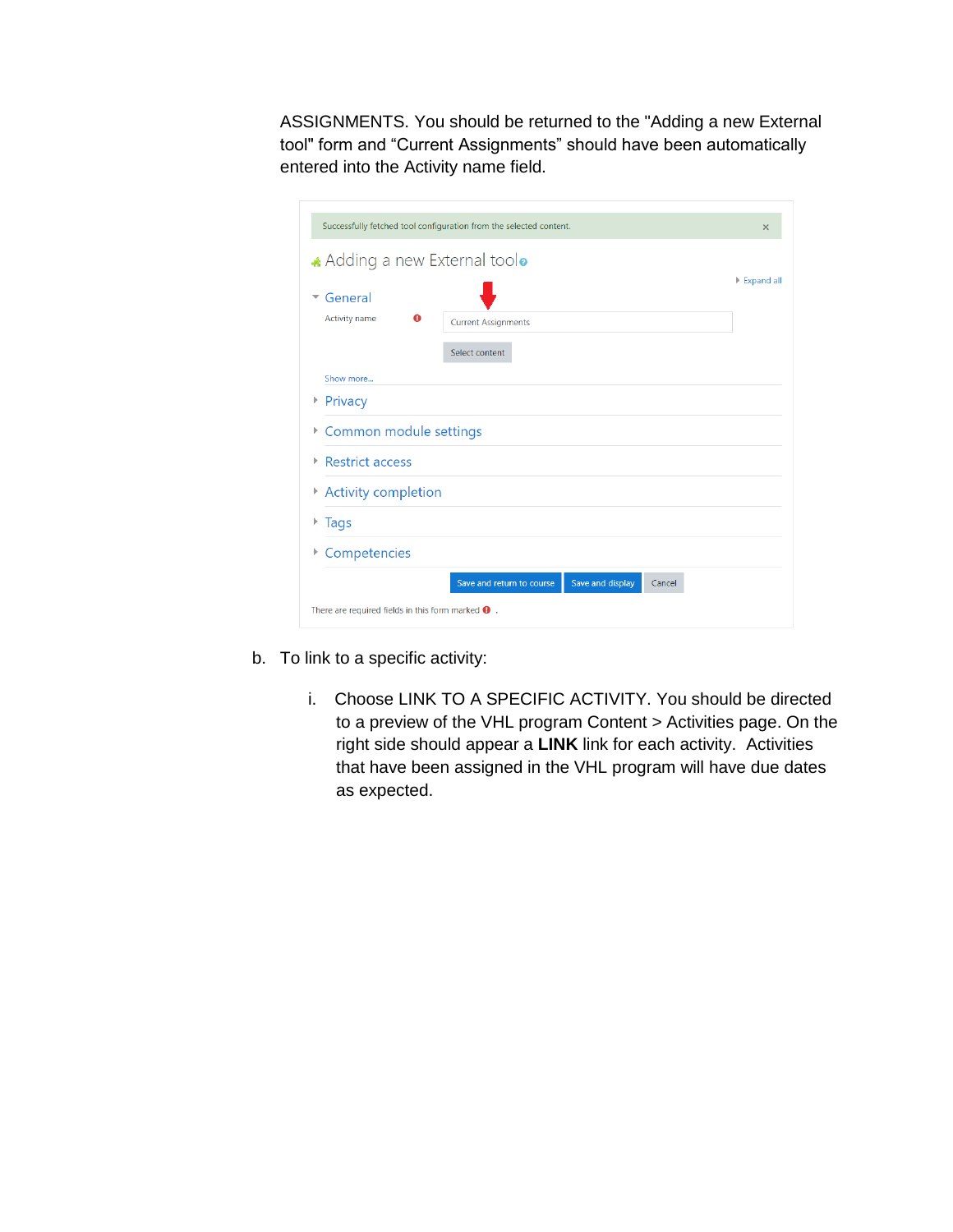| Select content                      |                                   |          | $\times$    |
|-------------------------------------|-----------------------------------|----------|-------------|
|                                     | Activities<br>Lección 1 Contextos |          |             |
| Lección 1   Contextos               | ALL ACTIVITIES ~                  |          |             |
| <b>Explore</b>                      |                                   | Due date |             |
| Hotspot: Hola, ¿qué tal?            |                                   |          | <b>LINK</b> |
| Presentation: Hola, ¿qué tal?       |                                   |          | <b>LINK</b> |
|                                     |                                   |          |             |
| Learn                               |                                   | Due date |             |
| <b>Vocabulary Tutorial 1</b>        |                                   |          | <b>LINK</b> |
| <b>Vocabulary Tutorial 2</b>        |                                   |          | <b>LINK</b> |
| <b>Vocabulary Tutorial 3</b>        |                                   |          | <b>LINK</b> |
| Marchael and a more than a start of |                                   |          | 1.18.11Z    |

 ii. Select a link for the activity you wish to link to. A **Create Link** dialog should open with a CANCEL link and CREATE button.

| Lección 1   Contextos             | ALL ACTIVITIES                                                         |   |               |
|-----------------------------------|------------------------------------------------------------------------|---|---------------|
| <b>Explore</b>                    | <b>Create Link</b><br>Lección 1 - Contextos - Hotspot: Hola, ¿qué tal? | × | iite          |
| Hotspot: Ho<br><b>Presentatio</b> | CANCEL<br><b>CREATE</b>                                                |   | LINK<br>I INK |

iii. Select the CREATE button. You should be returned to the "Adding a new External tool" form, and the name for the activity you chose should have been automatically entered into the Activity name field.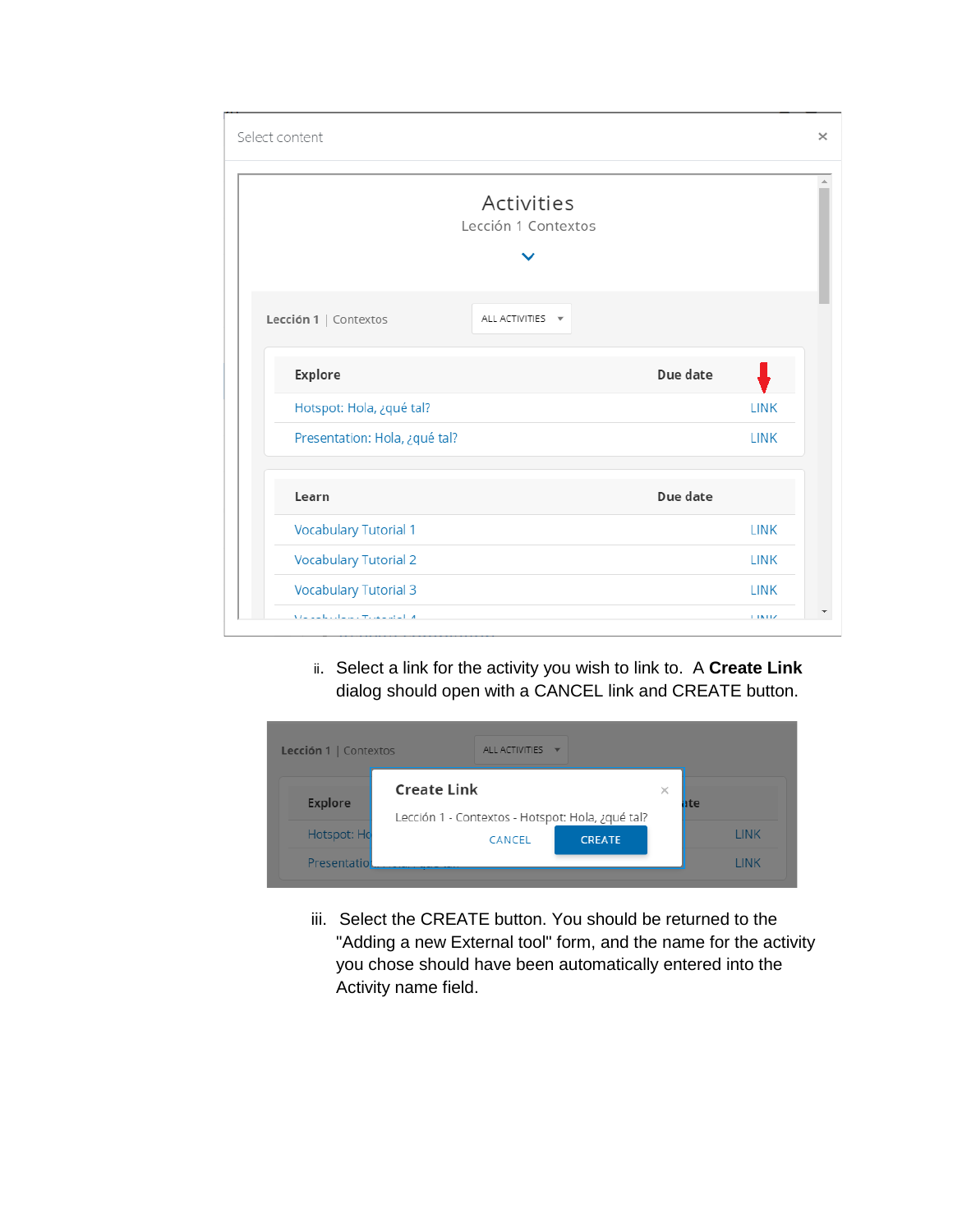| Successfully fetched tool configuration from the selected content. |                                                  | $\times$                    |
|--------------------------------------------------------------------|--------------------------------------------------|-----------------------------|
|                                                                    | Adding a new External tool to Topic 10           |                             |
| General                                                            |                                                  | $\triangleright$ Expand all |
| $\bullet$<br>Activity name                                         | Lección 1 - Contextos - Hotspot: Hola, ¿qué tal? |                             |
|                                                                    | Select content                                   |                             |
|                                                                    |                                                  |                             |

- c. To link to a specific assessment:
	- i. Choose LINK TO A SPECIFIC ASSESSMENT. You should be directed to a preview of the VHL program Content > Assessment page. On the right side should appear a **LINK** link for each assessment. Assessments that have been assigned in the VHL program will have due dates as expected.

| Select content       |                         |                                     |          | $\times$    |
|----------------------|-------------------------|-------------------------------------|----------|-------------|
| $\checkmark$         | Vocabulary Quizzes      | ALL ACTIVITIES $\blacktriangledown$ |          |             |
|                      | Assessment              |                                     | Due date |             |
|                      | Contextos - MinipruebaÓ |                                     | 権        | <b>LINK</b> |
|                      |                         |                                     |          |             |
| $\blacktriangleleft$ |                         |                                     |          |             |

ii. Select a link for the assessment you wish to link to. A **Create Link** dialog should open with a CANCEL link and CREATE button.